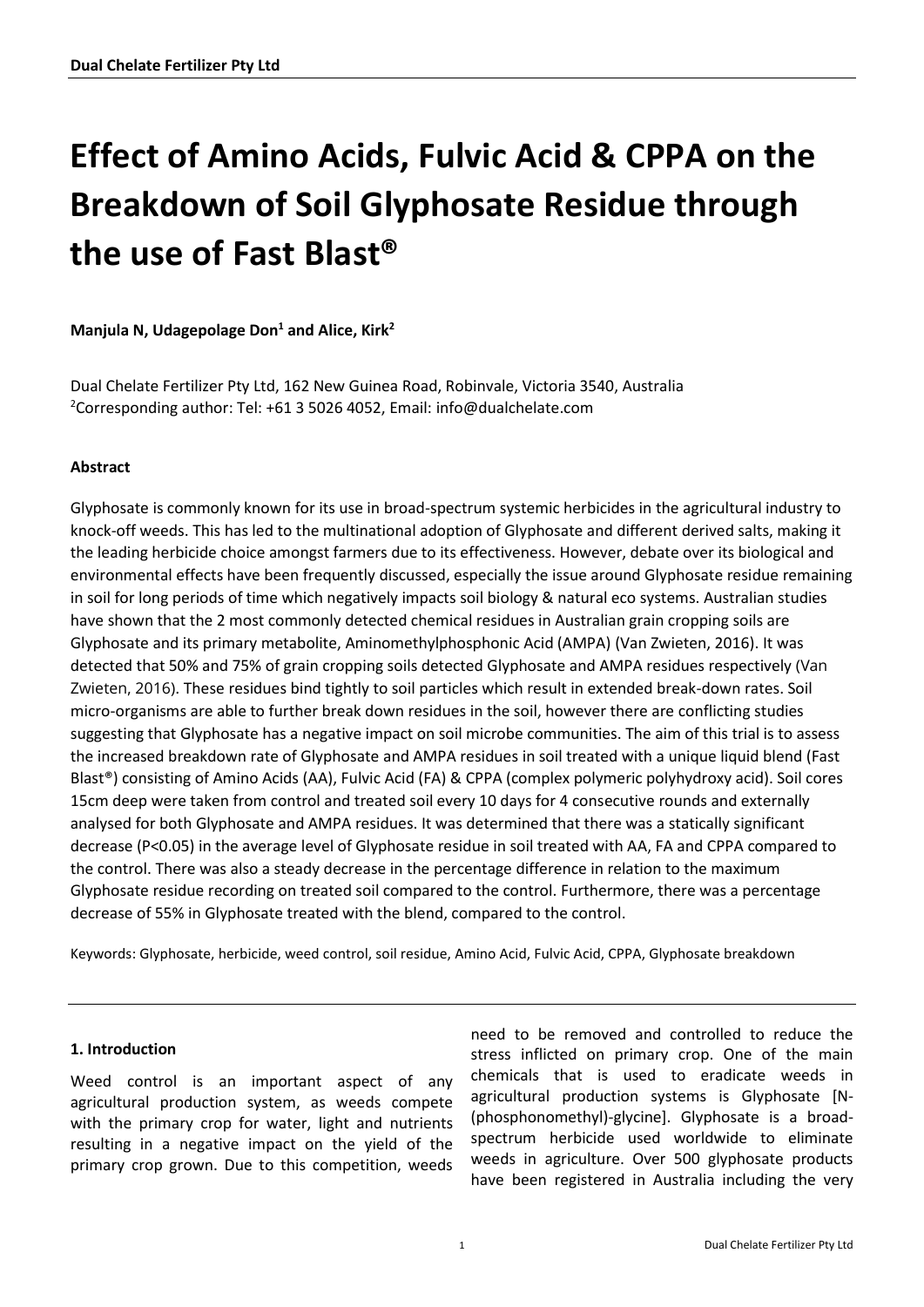popular product – Roundup. Due to Glyphosates quick an effective kill, it has been adopted by many Australians for over 40 years (Glyphosate, 2019).

Glyphosate is branded as a group M herbicide meaning that it inhibits the production of the plant-based enzyme 5-enolpyruvyl shikimate-3 phosphate (EPSP) synthase. This enzyme plays a role in the synthesis of 3 key amino acids (phenylalanine, tyrosine and tryptophan) which are needed to create certain proteins required for plant growth (Kanissery et al., 2019).

Glyphosate is widely used by farmers, gardeners and other land managers to effectively control weeds without needing to use older, traditional methods of weed control through ploughing or tilling soil which reduces soil structure and increases soil erosion. Glyphosate is also effective at knocking-down invasive and noxious weeds which improves crop health and reduces competition with the primary growing crop for water and nutrients.

However, over the past 10 years there has been ongoing investigations globally into Glyphosate's safety concerns and associated negative consequences to the environment. In Australia, 18 different weeds species have developed Glyphosate resistance resulting in the use of higher Glyphosate concentrations to combat the excessive weed growth (Herbicide Resistant Weeds, 2021). In terms of soil health, it has been observed that Glyphosate has an affinity to bind tightly to soil particles and therefore accumulates in the top-soil layers leading to numerous environmental risks (Kanissery et al., 2019). Processes such as surface run-off, drift and vertical transport in soil may transport the Glyphosate into ground water and surface water and it has been confirmed that Glyphosate was detected in groundwater which can affect flora and fauna in streams, rivers, wetland and then ocean. This is even more damaging when taking into consideration the extensive usage of Glyphosate which may pose hazards to the ecological environment (Kanissery et al., 2019).

Glyphosate is popular because it is immovable in the soil due to it binding with soil particles and will reside in the first few centimetres of the surface soil. However, after more research, the half-life of Glyphosate is believed to be longer than previously believed. Once glyphosate is applied to the soil is will take 140 days for it to break down to its half-life and

then will take another 2 years for it to completely be broken down in the soil (Stojanović, et al., 2017). This residue of Glyphosate in the soil can cause environmental pollution to both the soil but also water bodies due to leaching of the herbicide out the soils. In 2015, it was concluded that Glyphosate was "probably carcinogenic to humans" by the International Agency for Research on Cancer (WHO), World Health Organisation, 2015). Over the past few years, research has proven that even though glyphosate may be effective and efficient at eradicating weeds, there may be a lot of environmental and health issues that occur with a slow break down.

When researching the major route of glyphosate degradation in soil, it was found that it is manly done though the microbial degradation process, meaning that soil microbe organisms such as bacteria and fungi are able to convert Glyphosate into aminomethylphosphonic acid (AMPA) – the metabolite of Glyphosate - depending on microbe health and environmental conditions. It was correlated that Glyphosate breakdown is related to the abundance of Pseudomonas bacteria in the soil. However, when repeated applications or long-term use of Glyphosate can reduce the abundance of Glyphosate mineralizing microorganisms (Kanissery et al., 2019). Therefore, it is important to maintain microorganism health.

Fast Blast® is a patented product developed by Dual Chelate Fertilizer Pty Ltd that is formulated to increase plant uptake of both foliar and soil applied products. Fast Blast® consists of 32.8% Biologically Active Organic Molecules (BAOM) also known as CPPA, 48.2% Organically Derived Amino Acids and 8.2% other Organic Acids such as Fulvic Acid. As Fast Blast® contans a multitude of organic molecules, amino acids and bio-stimulatns, it is also great for soil and the microbial collonies that are found in the soil. Furthermore, it is a product that is formualed formulated to increase the breakdown of glyphosate residual in the soil. The aim of this trial is to assess the increased breakdown rate of Glyphosate and AMPA residues in soil treated with a unique liquid blend (Fast Blast®) consisting of Amino Acids (AA), Fulvic Acid (FA) & CPPA (complex polymeric polyhydroxy acid).

The aim of this trial is to assess the increased breakdown rate of Glyphosate and monitor AMPA residues in soil treated with a unique liquid biological blend (Fast Blast®) consisting of Amino Acids (AA), Fulvic Acid (FA) & CPPA (complex polymeric polyhydroxy acid). This was a preliminary trial to see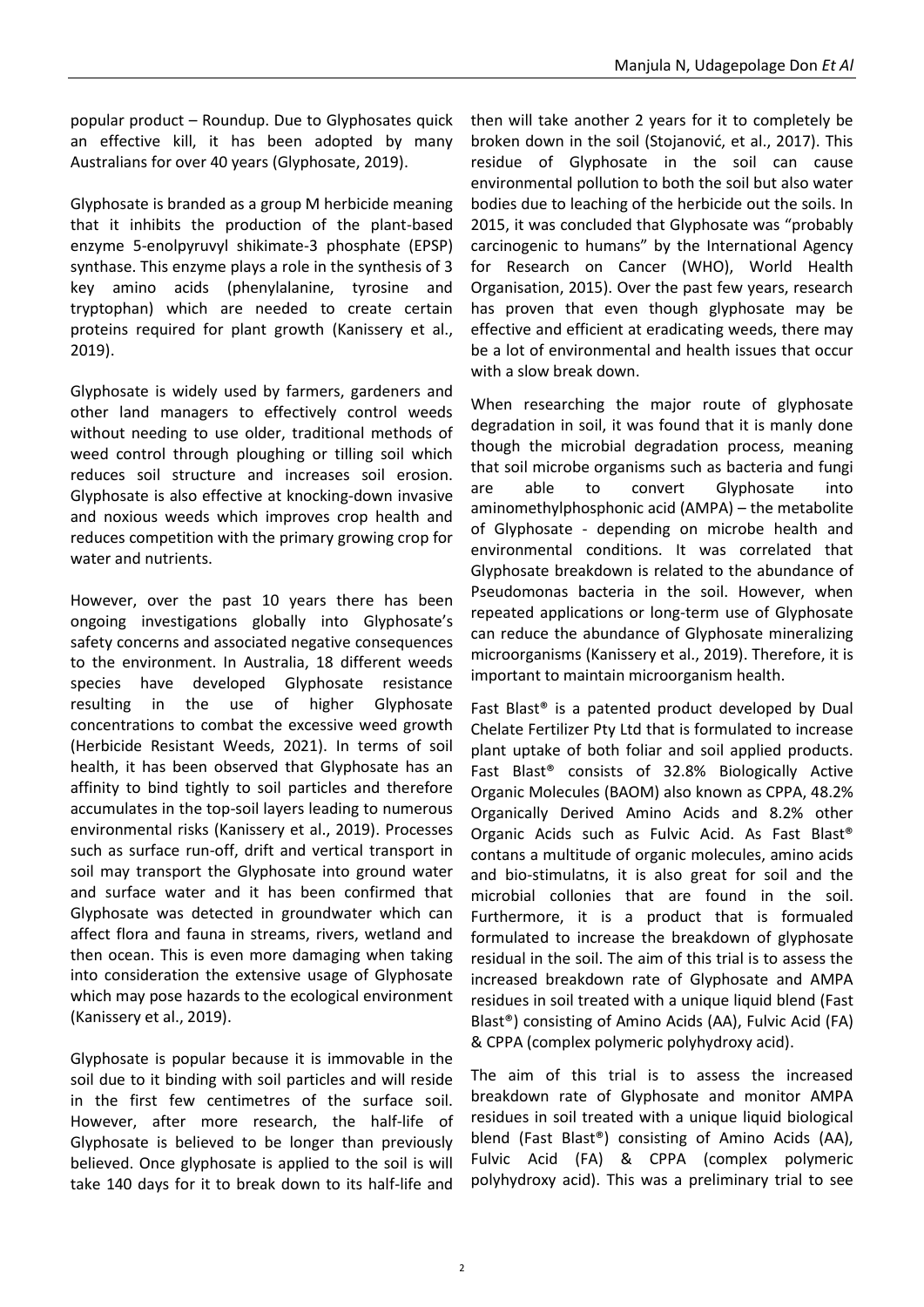the effects that these biological compounds have on glyphosate residue breakdown. In future trials, a more in-depth analysis will be done to better measure the relationship with biological compounds, soil microbes and herbicide residues

# **2. Objectives**

The specific objectives of this study were:

- 1. To examine the glyphosate breakdown rate in the soil with Fast Blast®.
- 2. To examine the time it takes to significantly lower the Glyphosate residue in the soil with Fast Blast®.
- 3. To understand and demonstrate the benefits of Fast Blast®.

## **3. Materials and Methods**

#### **3.1 Site Selection and Trial Design**

The trial was conducted in Robinvale, Victoria. There were two different sites, one was selected in an area where there was even soil and then area was divided into treatment plots of  $1m^2$  by  $1m^2$  with a buffer zone of 30cm between the different treatment plots. The second site was in the glasshouse, 6 pots with the dimensions of 25cm by 15cm were set up with a 30cm buffering zone between the pot treatments. The treatment plots and pots were arranged in a Randomised Complete Block design to avoid bias.

**Table 1: Treatment application rates.**

| <b>Treatments</b>                                                        | <b>Application Rates</b>                                                         |
|--------------------------------------------------------------------------|----------------------------------------------------------------------------------|
| Roundup Ultra MAX <sup>®</sup> +<br>Fast Blast <sup>®</sup><br>Treatment | <b>50mL Roundup Ultra</b><br>$MAX®/5L$ of water + 5mL<br>Fast Blast®/5L of water |
| Roundup Ultra MAX <sup>®</sup><br>Control                                | Ultra<br>Roundup<br>50mL<br>MAX <sup>®</sup> /5L of water                        |

A backpack sprayer (Piston pump system 15L) with a  $250$ mL/1m<sup>2</sup> water rate, was used to spray both the plots and pots to make sure there was an even spray coverage of Roundup® and Fast Blast®.

# **3.2 Quantitative analysis: Residual content of glyphosate in the soil**

For the residual testing, a soil core (15cm) was taken from a plot located in a clear area of the vineyard and then a soil core (15cm) was taken from the matching pot in the glasshouse (i.e. plot 1 soil core was mixed with pot 1 soil core). The plots and pots were categorised into 2 different treatments:

- 1. Roundup Ultra MAX®
- 2. Roundup Ultra MAX® + Fast Blast®
- 3. Roundup Ultra MAX®
- 4. Roundup Ultra MAX® + Fast Blast®
- 5. Roundup Ultra MAX®
- 6. Roundup Ultra MAX® + Fast Blast®

Once soil cores had been taken, the treatments were mixed, meaning 1, 3 and 5 were mixed together and 2, 4 and 6 samples were combined. Combining the soil samples allowed for an overall reading to be obtained. The trial was done over a 9-week period and during this time, a total of 5 soil samples were taken from each trial plot and pot. The 5 soil samples were taken on day 4, day 14, day 26, day 40, day 53 and then express posted to ACS Laboratories, VIC, Australia to analyse the glyphosate residue in the soil.

#### **4. Results and Discussion**

The results from this trial show that with the addition of Fast Blast® + Roundup Ultra Max®, there is a decrease in the amount of residual glyphosate left in the soil. Over the 53-day period, Roundup Ultra Max® + Fast Blast® consistently showed less Glyphosate in the soil compared to Roundup Ultra Max® on its own. This has been proven to be statistically significant at the 95% confidence level which is highlighted in table 2 showing a P-value of 0.0342. This shows that the residual Glyphosate values obtained from the Fast Blast® treated soil are significantly lower than those without initial additions of Fast Blast®.



**Figure 1: Percentage difference in relation to the maximum Glyphosate residue recording on treated soil compared to the control.**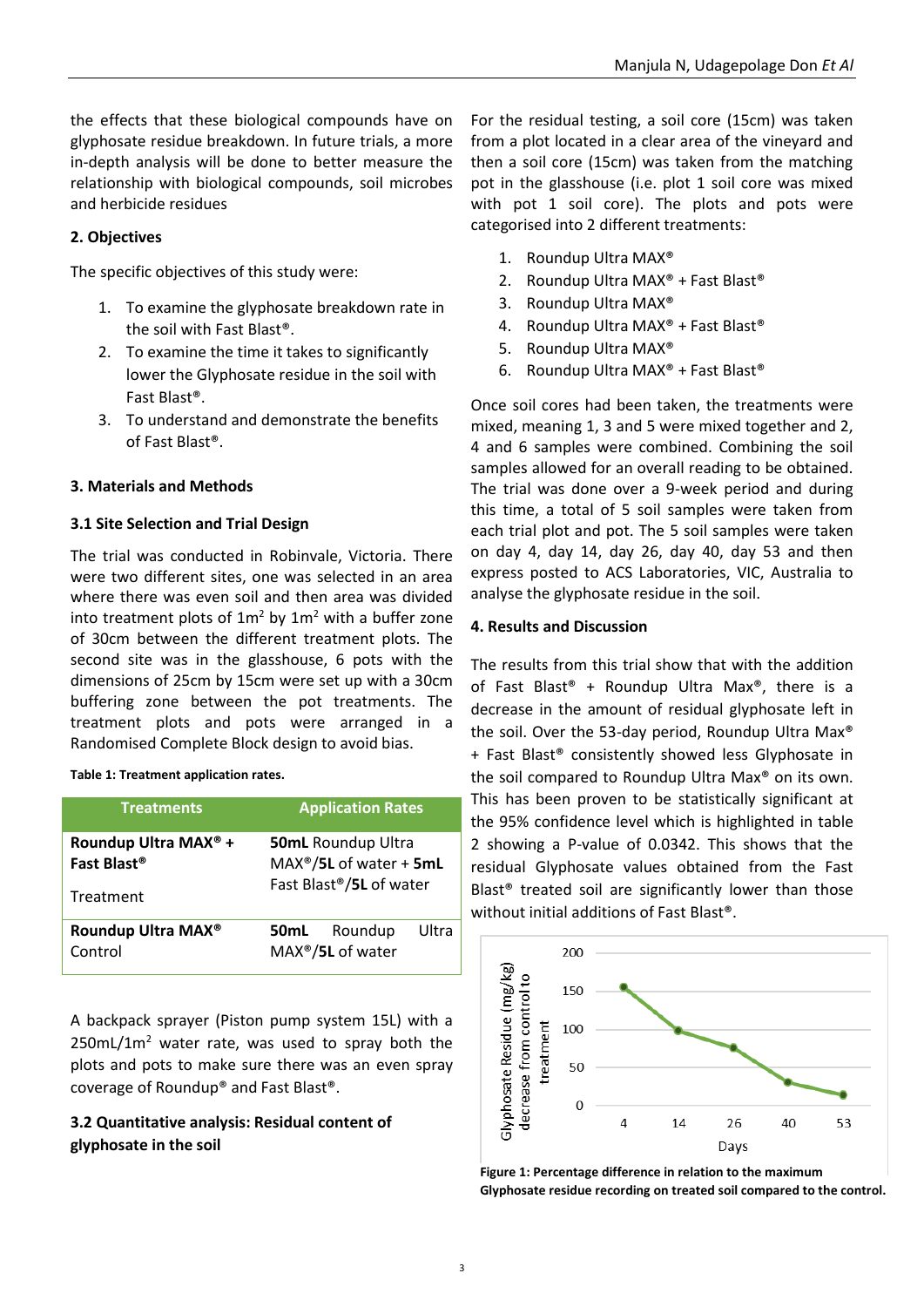|                            |                                 | Roundup<br>Ultra MAX +<br><b>Fast Blast</b> | Roundup<br>Ultra<br><b>MAX</b> |
|----------------------------|---------------------------------|---------------------------------------------|--------------------------------|
|                            | Mean                            | 217.6                                       | 481.6                          |
|                            | Std. Deviation                  | 96.7                                        | 207.5                          |
|                            | Std. Error of<br>Mean           | 43.2                                        | 92.8                           |
| Glyphosate Residue (mg/kg) | 95% confidence<br>interval      | $97.6 - 337.6$                              | $223.9 -$<br>739.3             |
|                            | P value (Control<br>vs Treated) | 0.0342                                      |                                |

**Table 2: Analysis of Glyphosate residue of different plots and pots. P-vale was calculated at the 0.05 significance level.**

When looking at figure 1, the graph shows that there is a continuous decrease in residual glyphosate in the soil when comparing Roundup Ultra Max® to Roundup Ultra Max® + Fast Blast®. This decrease shows that Fast Blast® effectively assists in the breakdown of Glyphosate residue during the 53 day period.

At day 53, there was a decrease of 44% in the residual content of glyphosate found in the soil when Fast Blast® was applied with Roundup Ultra MAX®, which confirms that Fast Blast® facilitated in the increased the breakdown of glyphosate in the soil. After careful assessments of the results from this study, the additions of Fast Blast® with glyphosate herbicides can increase the rate of glyphosate breakdown in the soil.

After analysing the results, it is hypothesised that the significant decrease in glyphosate observed in soil treated with Fast Blast was due to the increase microbial activity breaking down the Glyphosate compounds into less threatening forms such as the AMPA, acetyl-glyphosate and sarcosine. As stated earlier, Amino Acids, CPPA and Fulvic acid all contain useful carbon and nitrogen which is utilised by soil microorganisms causing their population numbers to rise and metabolise the Glyphosate.

# **5. Future Research**

Further research is to commence with trials already in the pipeline to solidify the outcomes observed in this trial. Future plans are to replicate this trial again and include an analysis of the different pools of soil biota and also measure the amount of  $CO<sup>2</sup>$  produced by microorganisms in the soil from the mineralization of Glyphosate with the use of Fast Blast against a control.

# **6. References**

Australian Pesticides and Veterinary Medicines Authority. 2019. Glyphosate. [online] Available at: <https://apvma.gov.au/node/13891>

CropLife Australia. 2021. Herbicide Resistant Weeds. [online] The Available at: [https://www.croplife.org.au/resources/programs/resis](https://www.croplife.org.au/resources/programs/resistance-management/herbicide-resistant-weeds-list-draft-3/) [tance-management/herbicide-resistant-weeds-list](https://www.croplife.org.au/resources/programs/resistance-management/herbicide-resistant-weeds-list-draft-3/)[draft-3/.](https://www.croplife.org.au/resources/programs/resistance-management/herbicide-resistant-weeds-list-draft-3/)

Kanissery, R., Gairhe, B., Kadyampakeni, D., Batuman, O. and Alferez, F., 2019. Glyphosate: Its Environmental Persistence and Impact on Crop Health and Nutrition. Plants, 8(11), p.499.

Stojanović, T., Bursić, V., Vuković, G., Blagojević, M., Đurović, R., Zeremski, T., & Marinković, D. (2017). GLYPHOSATE RESIDUES IN SOIL: THE ENVIRONMENTAL IMPACT. Serbia: University of Novi Sad.

Van Zwieten, L., 2016. Herbicide residues in soils – are they an issue? (Northern). *GRDC*, [online] Available at: [https://grdc.com.au/resources-and-publications/grdc](https://grdc.com.au/resources-and-publications/grdc-update-papers/tab-content/grdc-update-papers/2016/02/herbicide-residues-in-soils-are-they-an-issue-northern)[update-papers/tab-content/grdc-update](https://grdc.com.au/resources-and-publications/grdc-update-papers/tab-content/grdc-update-papers/2016/02/herbicide-residues-in-soils-are-they-an-issue-northern)[papers/2016/02/herbicide-residues-in-soils-are-they-](https://grdc.com.au/resources-and-publications/grdc-update-papers/tab-content/grdc-update-papers/2016/02/herbicide-residues-in-soils-are-they-an-issue-northern)

[an-issue-northern.](https://grdc.com.au/resources-and-publications/grdc-update-papers/tab-content/grdc-update-papers/2016/02/herbicide-residues-in-soils-are-they-an-issue-northern)

(WHO), World Health Organisation. (2015). International Agency for Research on Cancer (IARC) Monographs. Evaluation of five organophosphate insecticides and herbicides.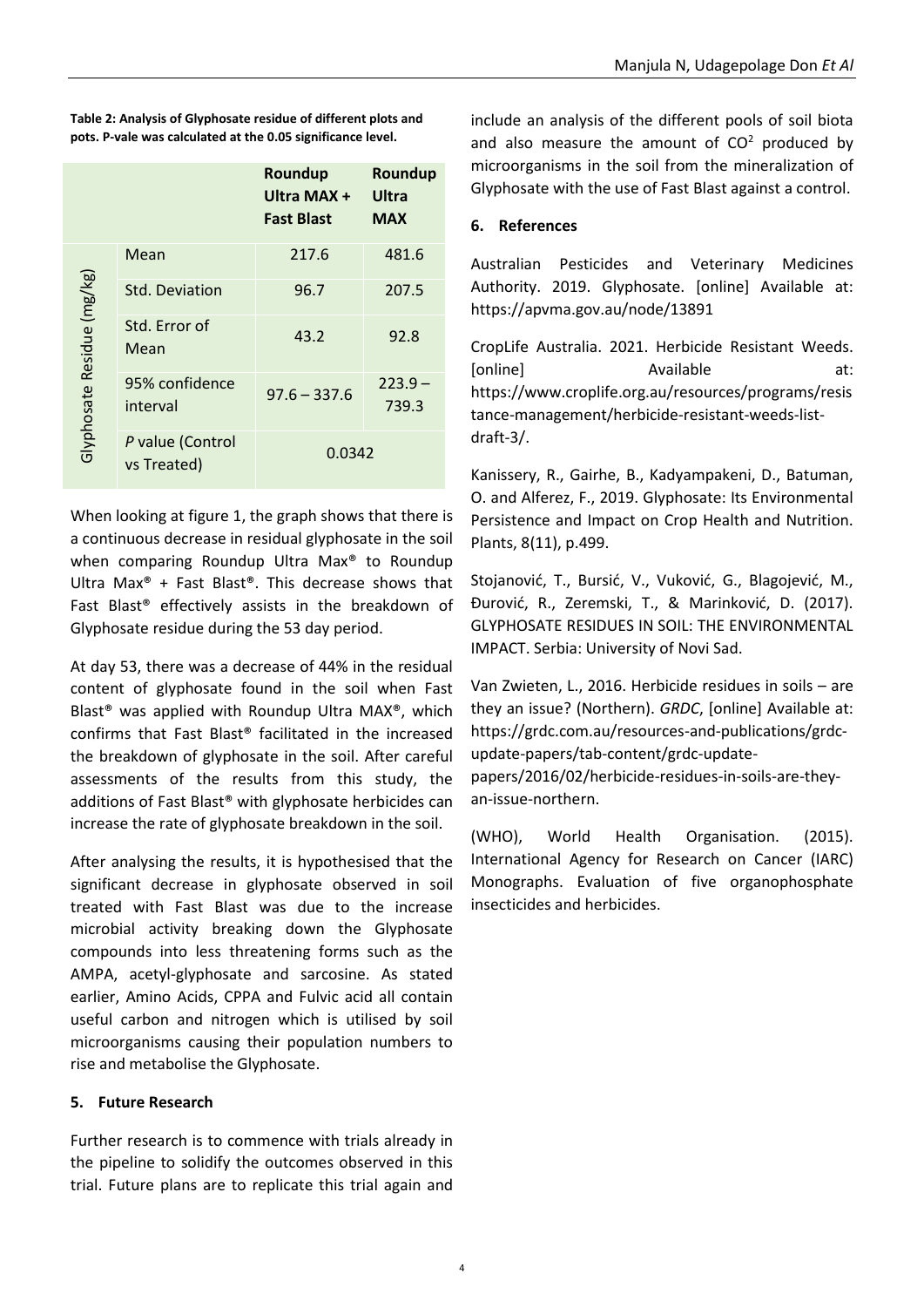# **Appendix 1. Raw data from trial**

| <b>Day</b> | <b>Roundup Ultra</b><br>Max <sup>®</sup> + Fast Blast <sup>®</sup> | <b>Roundup Ultra</b><br>$\overline{\mathsf{Max}^{\otimes}}$ | <b>Roundup Ultra</b><br>Max <sup>®</sup> + Fast Blast <sup>®</sup> | <b>Roundup Ultra</b><br>$Max^{\circledR}$ |
|------------|--------------------------------------------------------------------|-------------------------------------------------------------|--------------------------------------------------------------------|-------------------------------------------|
|            | Glyphosate (mg/kg)                                                 |                                                             |                                                                    | (AMPA mg/kg)                              |
| 4          | 155                                                                | 660                                                         | 18                                                                 | 37                                        |
| 14         | 120                                                                | 190                                                         | 79                                                                 | 83                                        |
| 26         | 328                                                                | 424                                                         | 59                                                                 | 56                                        |
| 40         | 170                                                                | 430                                                         | 29                                                                 | 35                                        |
| 53         | 315                                                                | 704                                                         | 43                                                                 | 26                                        |

**Table 1**: The results obtained from ACS laboratories Australia measuring the amount of Glyphosate and AMPA (Aminomethylphosphonic acid) in the soil in glyphosate treated soil and glyphosate + Fast Blast soil.

# **Appendix 2. Statistical analysis of results**

Values given are mean + standard deviation. P values <0.05 was considered to be significant

| Parameter                  | Treatment                          |                                                         |      | P-Value Significance % increase |     |
|----------------------------|------------------------------------|---------------------------------------------------------|------|---------------------------------|-----|
|                            | Roundup<br>Fast Blast <sup>®</sup> | Ultra Max <sup>®</sup> + Roundup Ultra Max <sup>®</sup> |      |                                 |     |
| Glyphosate Residue (mg/kg) | $217.6 \pm 96.7$                   | $481.6 \pm 207.5$                                       | 0.03 | yes                             | 264 |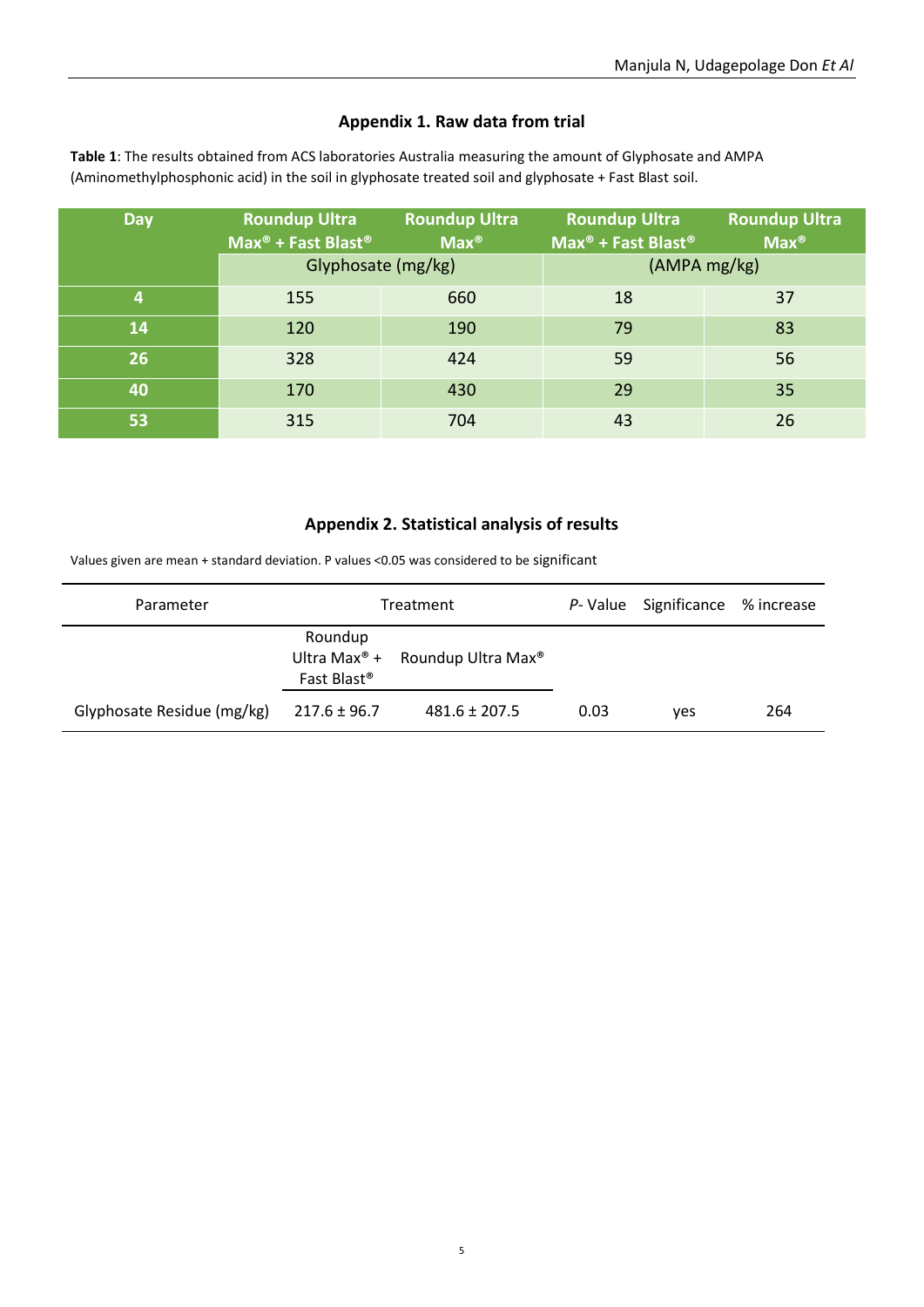

37 Stubbs Street<br>Kensington, VIC 3031

P.O. Box 1399, Kensington, VIC 3031



6 June 2019

Report No. ACS1920261

Penny Nesbitt Dual Chelate Fertiliser 162 New Guinea Rd Robinvale 3549

#### **REPORT OF ANALYSIS**

Date of Sample Receipt: Number of Samples Received: 17<sup>th</sup> May 2019  $\overline{2}$ 

Table 1: Results / (mg/kg)

| Sample ID                 | Lab No. | Glyphosate | <b>AMPA</b> |
|---------------------------|---------|------------|-------------|
| Roundup Day 4             | 20261-1 | 660        |             |
| Roundup fast blast day 4  | 20261-2 | 155        | 18          |
| 12-4-5, 1200-002, 112-000 |         |            |             |

Method: ACS-TM-AM-029

Yours faithfully, **ACS** Laboratories (Australia)

o.

Barry Blythman **Analytical Chemist**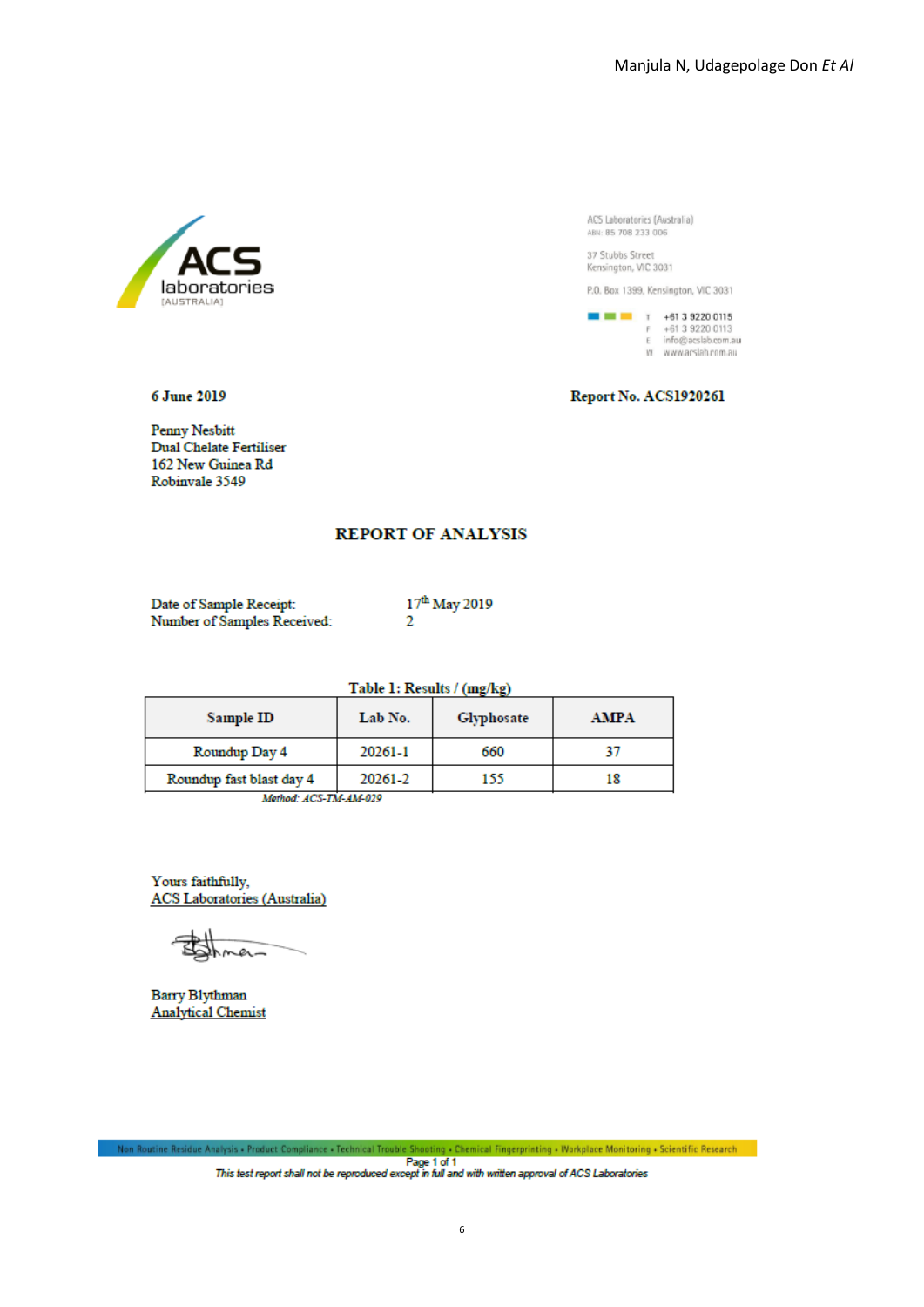

37 Stubbs Street Kensington, VIC 3031

P.O. Box 1399, Kensington, VIC 3031

 $\blacksquare$   $\blacksquare$   $\blacksquare$   $\blacksquare$   $\blacksquare$   $\blacksquare$   $\blacksquare$   $\blacksquare$   $\blacksquare$   $\blacksquare$   $\blacksquare$   $\blacksquare$   $\blacksquare$   $\blacksquare$   $\blacksquare$   $\blacksquare$   $\blacksquare$   $\blacksquare$   $\blacksquare$   $\blacksquare$   $\blacksquare$   $\blacksquare$   $\blacksquare$  $F +61392200113$ <br>Einfo@acslab.com.au w www.arslah.com.au

Report No. ACS1920386

#### 28 June 2019

Penny Nesbitt Dual Chelate Fertiliser 162 New Guinea Rd Robinvale 3549

#### **REPORT OF ANALYSIS**

| Date of Sample Receipt:     |  |
|-----------------------------|--|
| Number of Samples Received: |  |

31st May 2019  $\overline{2}$ 

| Table 1: Results / (mg/kg) |  |
|----------------------------|--|
|                            |  |

| Sample ID                                                                                                              | Lab No. | Glyphosate | <b>AMPA</b> |
|------------------------------------------------------------------------------------------------------------------------|---------|------------|-------------|
| Control - Roundup only Day 14                                                                                          | 20386-1 | 190        | 83          |
| Round up + fast blast - Day 14                                                                                         | 20386-2 | 120        | 70          |
| <b>THE REPORT OF A STATE OF A PART OF A PART OF A PART OF A PART OF A PART OF A PART OF A PART OF A PART OF A PART</b> |         |            |             |

Method: ACS-TM-AM-029

Yours faithfully, **ACS** Laboratories (Australia)

e

**Barry Blythman Analytical Chemist** 

Non Routine Residue Analysis - Product Compliance - Technical Trouble Shooting - Chemical Fingerprinting - Workplace Monitoring - Scientific Research Page 1 of 1<br>This test report shall not be reproduced except in full and with written approval of ACS Laboratories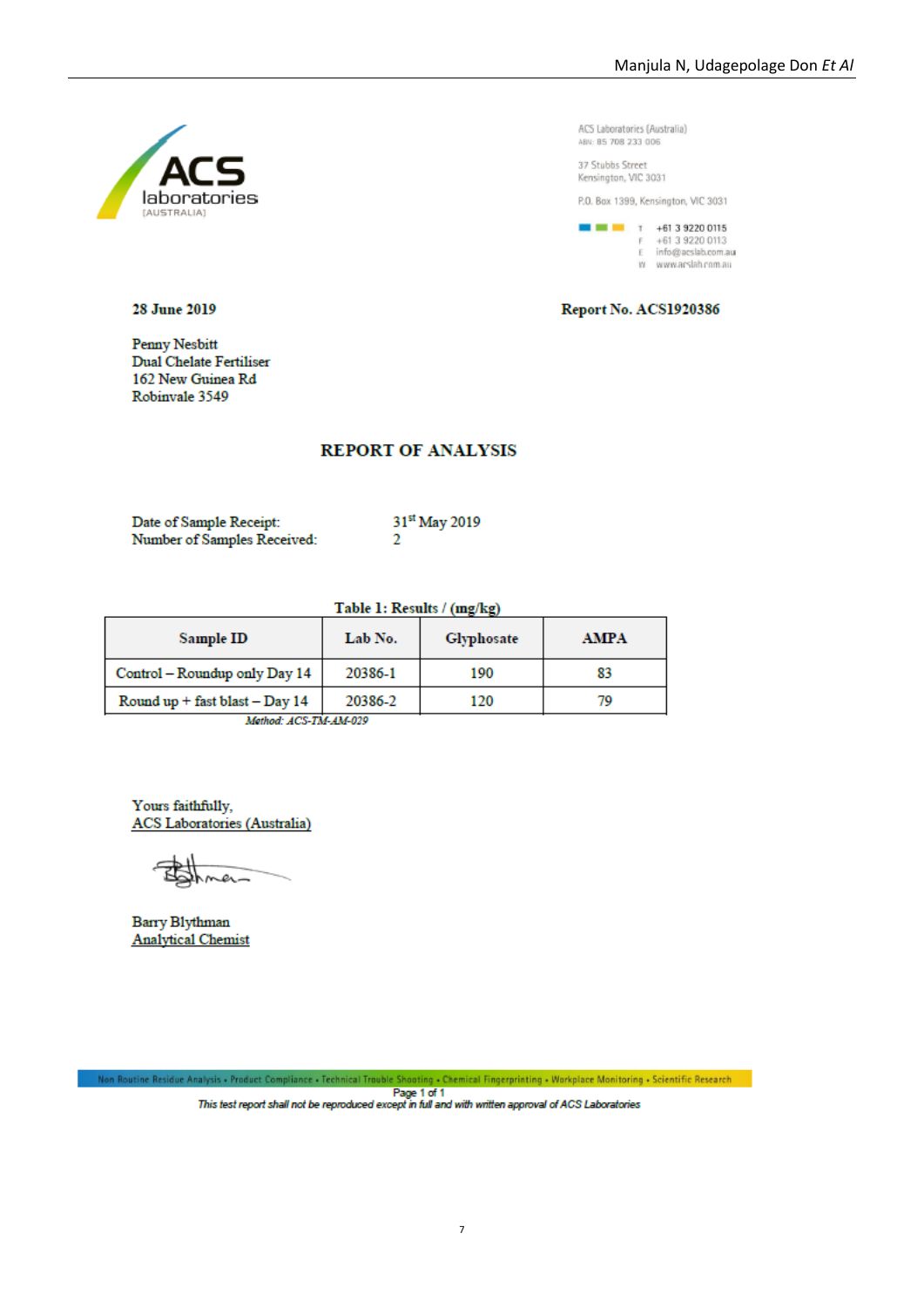

37 Stubbs Street Kensington, VIC 3031

P.O. Box 1399, Kensington, VIC 3031

 $\blacksquare$   $\blacksquare$   $\blacksquare$   $\blacksquare$   $\blacksquare$   $\blacksquare$   $\blacksquare$   $\blacksquare$   $\blacksquare$   $\blacksquare$   $\blacksquare$   $\blacksquare$   $\blacksquare$   $\blacksquare$   $\blacksquare$   $\blacksquare$   $\blacksquare$   $\blacksquare$   $\blacksquare$   $\blacksquare$ +61 3 9220 0113 E info@acslab.com.au w www.arslah.com.au

Report No. ACS1920507

#### 28 June 2019

**Penny Nesbitt** Dual Chelate Fertiliser 162 New Guinea Rd Robinvale 3549

#### **REPORT OF ANALYSIS**

Date of Sample Receipt: Number of Samples Received: 13<sup>th</sup> June 2019  $\overline{2}$ 

Table 1: Results / (mg/kg)

| Sample ID                      | Lab No. | Glyphosate | <b>AMPA</b> |
|--------------------------------|---------|------------|-------------|
| $Roundup$ – Day 26             | 20507-1 | 424        | 56          |
| $Roundup + fastblast - Day 26$ | 20507-2 | 328        | 59          |
| 17.4.2.3. THE THE 117 000      |         |            |             |

Mathod: ACS-TM-AM-029

Yours faithfully, **ACS** Laboratories (Australia)

**Barry Blythman Analytical Chemist** 

Non Routine Residue Analysis - Product Compliance - Technical Trouble Shooting - Chemical Fingerprinting - Workplace Monitoring - Scientific Research Page 1 of 1<br>This test report shall not be reproduced except in full and with written approval of ACS Laboratories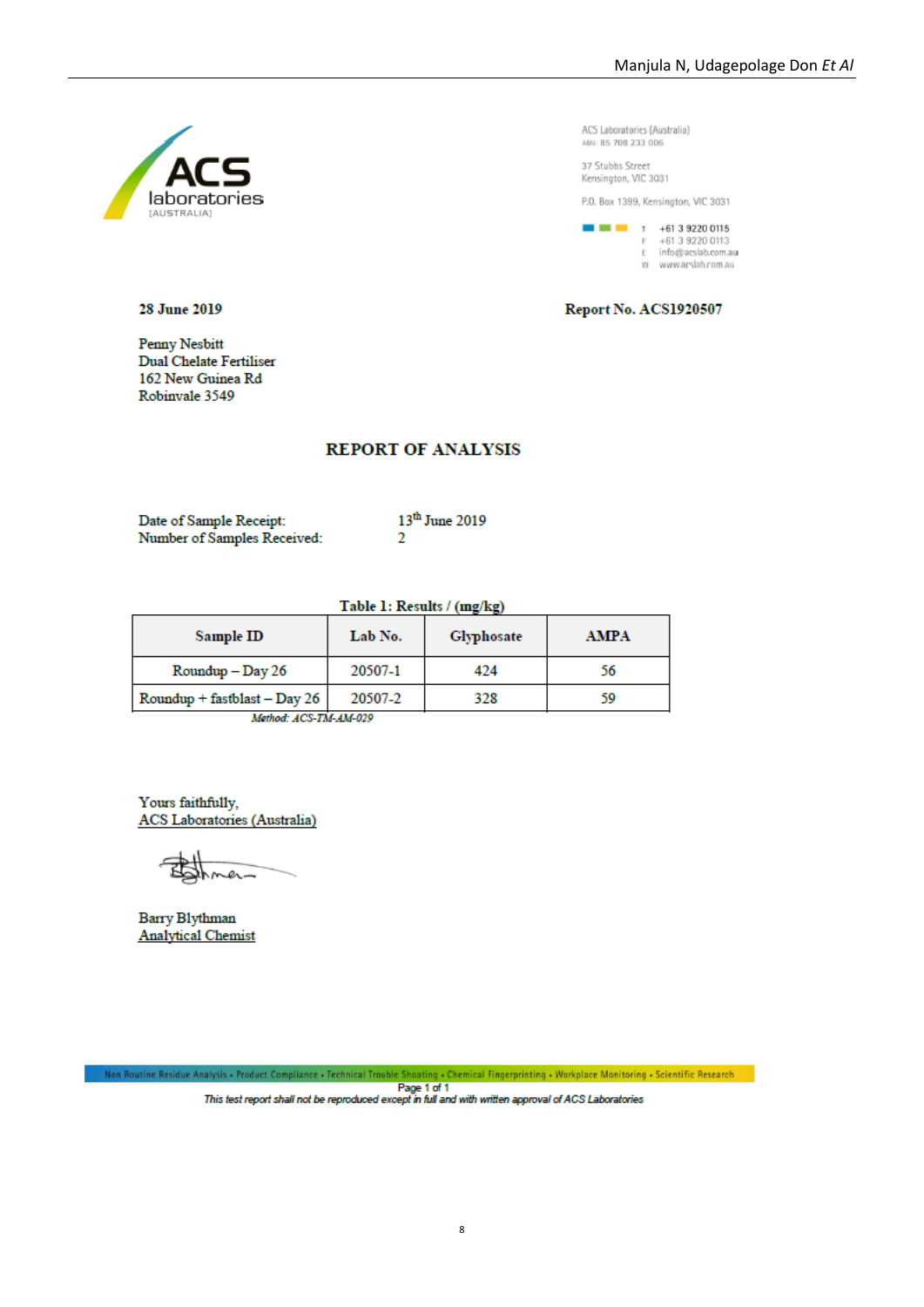

37 Stubbs Street Kensington, VIC 3031

P.O. Box 1399, Kensington, VIC 3031

 $\blacksquare$   $\blacksquare$   $\blacksquare$   $\blacksquare$   $\blacksquare$   $\blacksquare$   $\blacksquare$   $\blacksquare$   $\blacksquare$   $\blacksquare$   $\blacksquare$   $\blacksquare$   $\blacksquare$   $\blacksquare$   $\blacksquare$   $\blacksquare$   $\blacksquare$   $\blacksquare$   $\blacksquare$   $\blacksquare$   $\blacksquare$   $\blacksquare$   $\blacksquare$ +61 3 9220 0113 E info@acslab.com.au w www.arslah.com.au

Report No. ACS1920737

#### 19 July 2019

**Penny Nesbitt Dual Chelate Fertiliser** 162 New Guinea Rd Robinvale 3549

## **REPORT OF ANALYSIS**

| Date of Sample Receipt:     | 8 <sup>th</sup> July 2019 |
|-----------------------------|---------------------------|
| Number of Samples Received: |                           |

# Table 1: Results / (mg/kg)

| Sample ID                     | Lab No. | Glyphosate | AMPA |
|-------------------------------|---------|------------|------|
| $Day 26 - Roundup$            | 20737-1 | 430        |      |
| Day 26 - Roundup + fast blast | 20737-2 | 170        | 29   |

Method: ACS-TM-AM-029

Yours faithfully, **ACS** Laboratories (Australia)

Barry Blythman **Analytical Chemist** 

Non Routine Residue Analysis • Product Compliance • Technical Trouble Shooting • Chemical Fingerprinting • Workplace Monitoring • Scientific Research Page 1 of 1<br>Page 1 of 1<br>This test report shall not be reproduced except in full and with written approval of ACS Laboratories